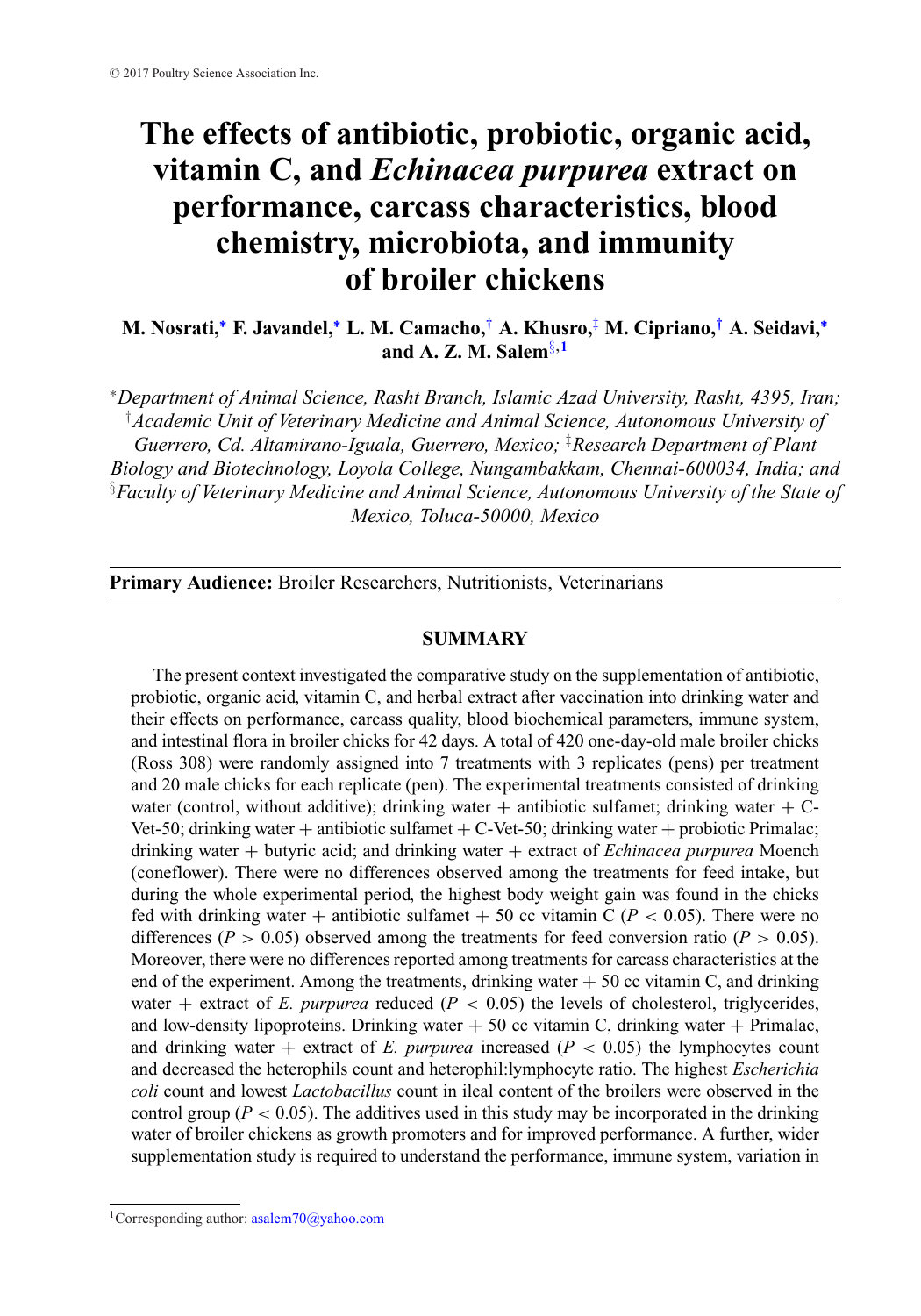2017 J. Appl. Poult. Res. 26:295–306 <http://dx.doi.org/10.3382/japr/pfw073>

the intestinal microbial counts, and any other possible alteration in the intestinal biota of the broilers.

**Key words:** antibiotics, broiler, *E. purpurea*, organic acid, vitamin C

### **DESCRIPTION OF PROBLEM**

Poultry production is one of the most important economic activities in Iran. Traditionally, native breeds of poultry were reared in villages under extensive and mixed systems. However, about 60 yr ago, the exotic breeds were imported to the country. Over the yr, the poultry industry has grown from the setting of the backyard to become a multibillion-dollar business creating thousands of jobs for young professionals. For example, in 1392 — the Iranian year equivalent to 21 March 2013 to 20 March 2014 — Iran produced 2.15 million metric tons of poultry, a rise of about 12% on a year-toyear basis [\[1\]](#page-9-0), and it currently holds the 10th place in the world in terms of poultry production. In recent yr, the risk of transmission of certain transboundary poultry diseases to previously unaffected areas has increased as a result of globalization and the possible persistence and spread of disease agents through domestic and wild reservoirs. The widespread distribution of Newcastle disease (**ND**) and the epidemics of avian influenza (**AI)** that have occurred over the last 10 yr provide examples of the negative impact of such diseases on the poultry producing sector and on society as a whole  $[2-4]$ . Different strategies can be implemented to effectively prevent and control the spread of animal diseases at international, national, and farm levels, and poultry disease control plans often include the use of vaccination [\[5\]](#page-9-1).

Vaccines are widely used to prevent and control contagious diseases in poultry but vaccination causes stress [\[5\]](#page-9-1). It has been shown that there are some compounds present in coneflower (*Echinacea purpurea*) that can decrease stress and its side effects [\[6,](#page-9-2) [7\]](#page-9-3). *E. purpurea* is a perennial herb with a tough caudex. The plant grows in rocky prairie sites in open wooded regions. This medicinal plant was exploited as an antiinflammatory agent and painkiller, and for a

variety of ailments, including toothache, coughs, colds, sore throats, and snakebite due to its vast therapeutic properties. *E. purpurea* improves immunity [\[8\]](#page-9-4) and its effects have been studied in poultry  $[9, 10]$  $[9, 10]$  $[9, 10]$ , mice  $[11]$ , and pigs  $[12]$ . However, there is no research evaluating the performance of commercial broilers that have received the additive in drinking water after vaccination. In view of this, the objective of this study was to evaluate the effect of supplementing antibiotic, probiotic, organic acid, vitamin C, and extract of *E. purpurea* in drinking water after vaccination on performance, carcass quality, blood biochemical parameters, microbiota, and immunity of broiler chickens.

#### **MATERIALS AND METHODS**

## *Experimental Place and Date*

This experiment was performed in a commercial poultry house during 2015 (August-September 2015 in Abkenar, Iran). The handling and treatments of broiler chickens were approved by the Ethic Committee of Sanandaj Branch, Islamic Azad University, Sanandaj, Iran, and care was taken to minimize the number of animals used.

#### *Broiler Chickens, Feeding, and Management*

The experimental design was completely randomized, containing 7 treatments in 3 replicates (pens) for each treatment. A total of 420 one-day-old male chicks of the Ross 308 strain (Aviagen, Newbridge, Scotland, UK) was allotted to 21 pens of 20 birds each, such that mean pen body weights were similar for each pen. Environmental conditions were kept similar for all treatments. The treatments were as follows:

Treatment 1: Control – only drinking water after all vaccinations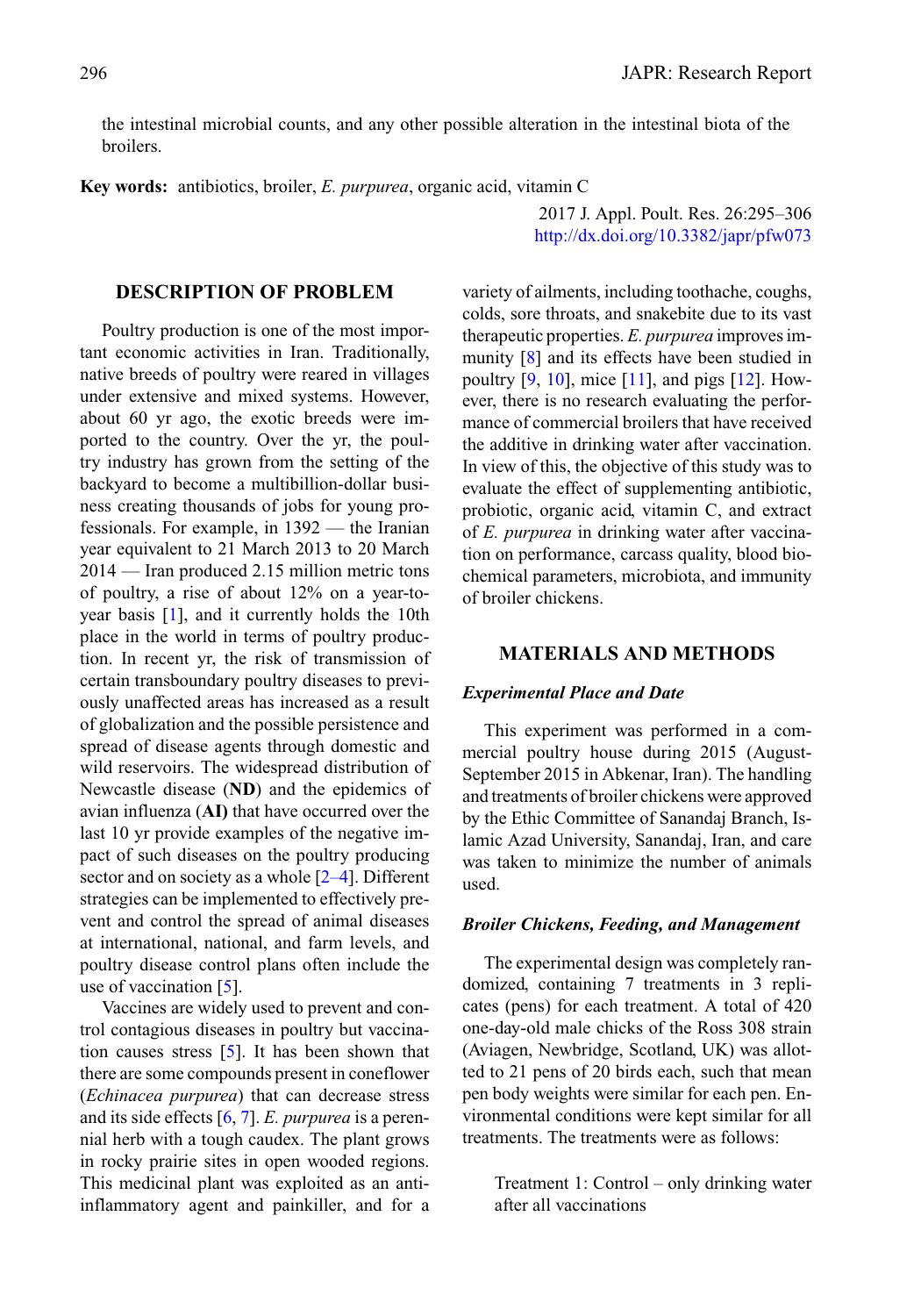Treatment 2: Drinking water  $+$  antibiotic sulfamet (0.25 ml/L) for 4 d after each vaccination

Treatment 3: Drinking water  $+$  C-Vet-50  $(0.1 \text{ g/L})$  for 4 d after each vaccination

Treatment 4: Drinking water  $+$  antibiotic sulfamet  $+$  C-Vet-50 for 4 d after each vaccination

Treatment 5: Drinking water  $+$  probiotic Primalac for 4 d after each vaccination  $(0.12 \text{ g/L}$  for one to 21 d of age, and  $0.06 \text{ g/L}$ for 22 to 42 d of age)

Treatment 6: Drinking water  $+$  butyric acid (5cc/L) for 4 d after each vaccination

Treatment 7: Drinking water  $+$  extract of *E. purpurea* (2.5cc/L) for 4 d after each vaccination

Antibiotic sulfamet includes 400 mg/mL sulphadiazine Na and 80 mg/mL tri methoperium. Primalac was added as a lyophylized mix containing  $1 \times 10^8$  CFU/g of *Lactobacillus casei*, *Lactobacillus acidophilus*, *Bifidobacterium thermophilum*, and *Enterococcus faecium*. C-Vet-50 included 500 g/kg ascorbic acid and butyric acid, and *Echinacea purpurea* extract was purchased from a local supplier.

All chickens were fed according to the producer's feeding instructions. The ingredients and calculated nutrient composition in the starter (one to 21 d of age) and finisher (22 to 42 d of age) diets are given in Table [1.](#page-2-0)

Before the beginning of the experiment, the facility, drinkers, and feeders were thoroughly cleaned, and the facility was disinfected using Aqua  $GPC^{(8)}10$  (Rasht, Iran). All drinkers and feeders were immersed in a 20% solution of benzalkonium chloride (germ killer). The facility was left to dry for 2 days. Thereafter nonflammable parts were flamed up, including the floor and metal walls of the pens  $(2 \times 1 \text{ m})$ . Walls were subsequently sprayed with water and lime. After drying, all equipment to be used during the rearing period, including buckets, sandals, cardboard rolls, temperature gauges, and all drinkers and feeders were returned to the facility, and all joints, windows, and ventilation were gasified with Formalex solution, and doors and windows were left shut for 48 hours. Ventilation was turned on to optimize the climate 24 h before the broilers were brought in. The facil-

<span id="page-2-0"></span>**Table 1.** Ingredients and calculated nutrient composition in the starter (1 to 21 d of age) and finisher (22 to 42 d of age) diets.

|                       | Starter diet (1 to | Finisher diet (22 |
|-----------------------|--------------------|-------------------|
|                       | 21 d of age)       | to 42 d of age)   |
| Ingredients           |                    |                   |
| Corn                  | 56.9               | 58.7              |
| Soybean meal          | 33.1               | 30                |
| (43% CP)              |                    |                   |
| Fish meal             | 3.4                | 3.5               |
| Soybean oil           | 2.0                | 3.5               |
| Di Calcium            | 1.55               | 1.55              |
| Phosphate             |                    |                   |
| Oyster shell          | 1.03               | 1.18              |
| DL-Methionine         | 0.01               | 0.01              |
| Vitamin premix*       | 0.5                | 0.5               |
| Mineral premix**      | 0.5                | 0.5               |
| NaCl                  | 0.26               | 0.26              |
| Sand                  | 0.75               | 0.75              |
| Nutritional contents  |                    |                   |
| Metabolizable         | 2910               | 3030              |
| Energy (kcal/kg)      |                    |                   |
| Crude protein         | 20.1               | 19.0              |
| $(N \times 6.25)$ (%) |                    |                   |
| Crude Fat $(\% )$     | 4.60               | 6.14              |
| Calcium $(\% )$       | 0.95               | 0.90              |
| Total phosphorus      | 1.23               | 1.06              |
| $(\%)$                |                    |                   |
| Available             | 0.45               | 0.36              |
| phosphorus            |                    |                   |
| Methionine            | 0.50               | 0.38              |
| Lysine                | 1.01               | 1.0               |
| Methionine $+$        | 0.83               | 0.71              |
| Cysteine              |                    |                   |

∗vitamin A, 3600000 IU; D3, 800000 IU; vitamin E, 7200 IU; vitamin B1, 710 mg; vitamin B2, 2640 mg; vitamin B6, 1176 mg; vitamin B9, 400 mg; vitamin B12, 6 mg; vitamin k3, 800 mg; pantothenic acid, 3920 mg;; vitamin Biotin, 40 mg; vitamin Niacin, 12000 mg and choline chloride, 200000 mg.

∗∗Mn, 40000 mg; Fe, 20000 mg; Zn, 33900 mg; Cu, 4000 mg; I, 400 mg and Se, 80 mg.

ity was equipped with 8 ventilators and 2 strong ventilators.

Two heaters were used and the temperature program was set according to the instructions for Ross 308 broilers (Aviagen, Newbridge, Scotland, UK). Air humidity was kept at 55 to 65% in the early growing phase by spraying water on the floor. One-hundred-watt lamps were installed at a height of 2.2 meters above the floor. The lights were left on for 23 h daily, and for one h the house was left dark throughout the trial until slaughter at d 42.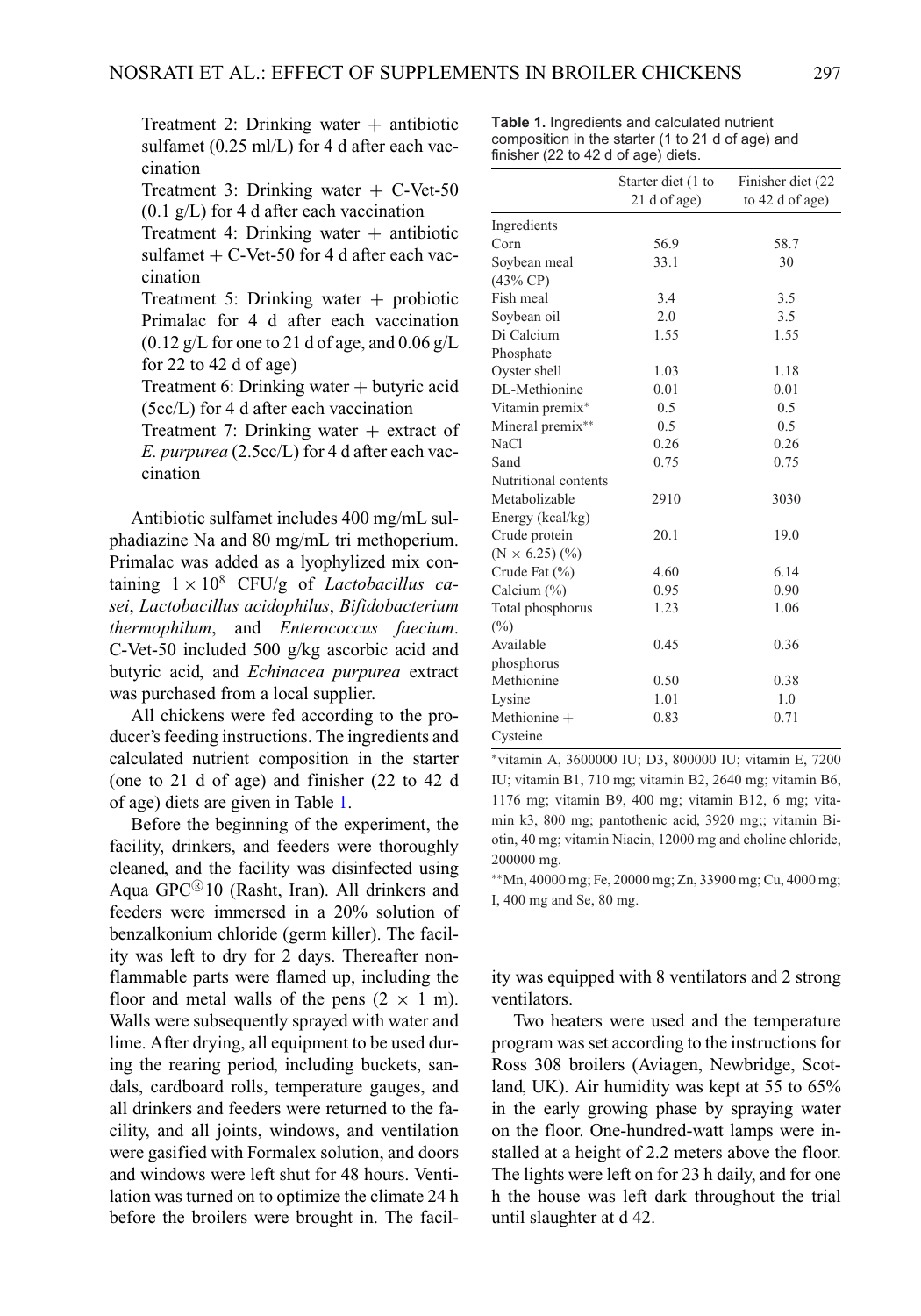Sanitation principles and health measures for raising chickens were applied. Drinkers were washed and cleaned daily. The birds were vaccinated against bronchitis disease (one and 18 d of age), Newcastle disease (one and 18 d of age), influenza disease (one d of age), and Gumboro disease (14 and 24 d of age).

# *Growth Performance and Carcass Characteristics*

Feed intake and body weight (group) were recorded weekly. Feed conversion ratio was calculated based on conventional protocol.

At the age of 42 d and after 4 h of fasting for the complete evacuation of the gut, 2 birds from each replicate were selected. Care was taken to choose the most representative male birds with respect to body weight compared to the group mean body weight. These birds were used for measuring carcass yield and distribution of meat and gastrointestinal tract characteristics. Birds were fully pecked by the dry pecking method. Feet were separated from the carcass in the tibiotarsal joint. The neck, wingtips, gut, and liver were removed, and the empty or edible carcass was weighed and intestinal segment dimensions were recorded. Various parts of the carcasses, i.e., abdominal fat, gizzard, liver and bile, thigh and breast, were dissected and weighed separately.

## *Blood Chemistry*

Before blood collection for plasma constituent determination, feed was removed from all the birds for 4 h to allow stabilization of the various plasma constituents, and all blood sampling was done in the morning to further reduce the variability of the plasma constituents to be measured. At 42 d of age, 5 mL of venous blood was collected from the ulnaris vein in the wing of one bird from each replicate. Care was taken to choose the most representative birds with respect to body weight compared to the group mean body weight. The whole blood sample was transferred from the syringe into a tube coated with 10 mg of the anticoagulant ethylene diamine tetra acetic acid (**EDTA**). Blood samples were centrifuged at 3,000 rpm for 20 min to separate the blood cells from the plasma. Plasma was collected and

stored at -20◦C until plasma constituent analyses were made.

The levels of plasma cholesterol and triglyceride were determined using enzymatic methods (TeifAzmoon Pars, Co., Tehran, Iran). On the other hand, HDL cholesterol and LDL cholesterol were measured directly with HDL-C and LDL-C diagnostic kits (TeifAzmoon Pars Co, Tehran, Iran). The colorimetric determination of cholesterol in blood plasma samples involved the use of the cholesterol oxidase, which is based on the formation of a colored redpurple quinoneimine dye, produced by oxidative condensation of a phenolic compound with 4-aminoantipyrine in the presence of hydrogen peroxide [\[13\]](#page-9-9). The absorbance of the quinoneimine dye measured spectrophotometrically has a direct relationship with the amount of cholesterol in the sample.

Plasma triglycerides were measured using a series of coupled reactions in which triglycerides are hydrolyzed to produce glycerol. The glycerol was converted to pyruvate and then to lactate. Decreased absorbance, measured spectrophotmetrically, is proportional to the triglyceride concentration in the sample [\[14\]](#page-10-0).

A glucose oxidase kit (TeifAzmoon Pars, Co., Tehran, Iran), based on oxidase-peroxidase procedure, was used to measure plasma glucose. In this assay, glucose is oxidized in the presence of the glucose oxidase catalyst into  $H_2O_2$ and gluconic acid. The reactions among gluconic acid, hydrogen peroxide, a phenolic compound, and 4-aminoantipyrine form a red-violet colored quinoneimine, and the absorbance of the quinoneimine chromagen, measured by spectrophotometer, is directly associated with the amount of glucose in the sample.

A uric acid-uricase enzyme kit (TeifAzmoon Pars, Co., Tehran, Iran), based on the oxidaseperoxidase procedure  $[15]$ , was used to measure plasma uric acid. In this procedure uric acid is oxidized with the uricase in the presence of the generated hydrogen peroxide, a phenolic compound, and 4-aminoantipyrine and forms a red-colored quinoneimine, and the absorbance of the quinoneimine chromagen, measured by spectrophotometer, is directly associated with the amount of uric acid i[n](#page-4-0) the sample [\[16\]](#page-10-2).

Two blood samples per replicate were diluted 20 times with a diluter fluid (3 mL acetic acid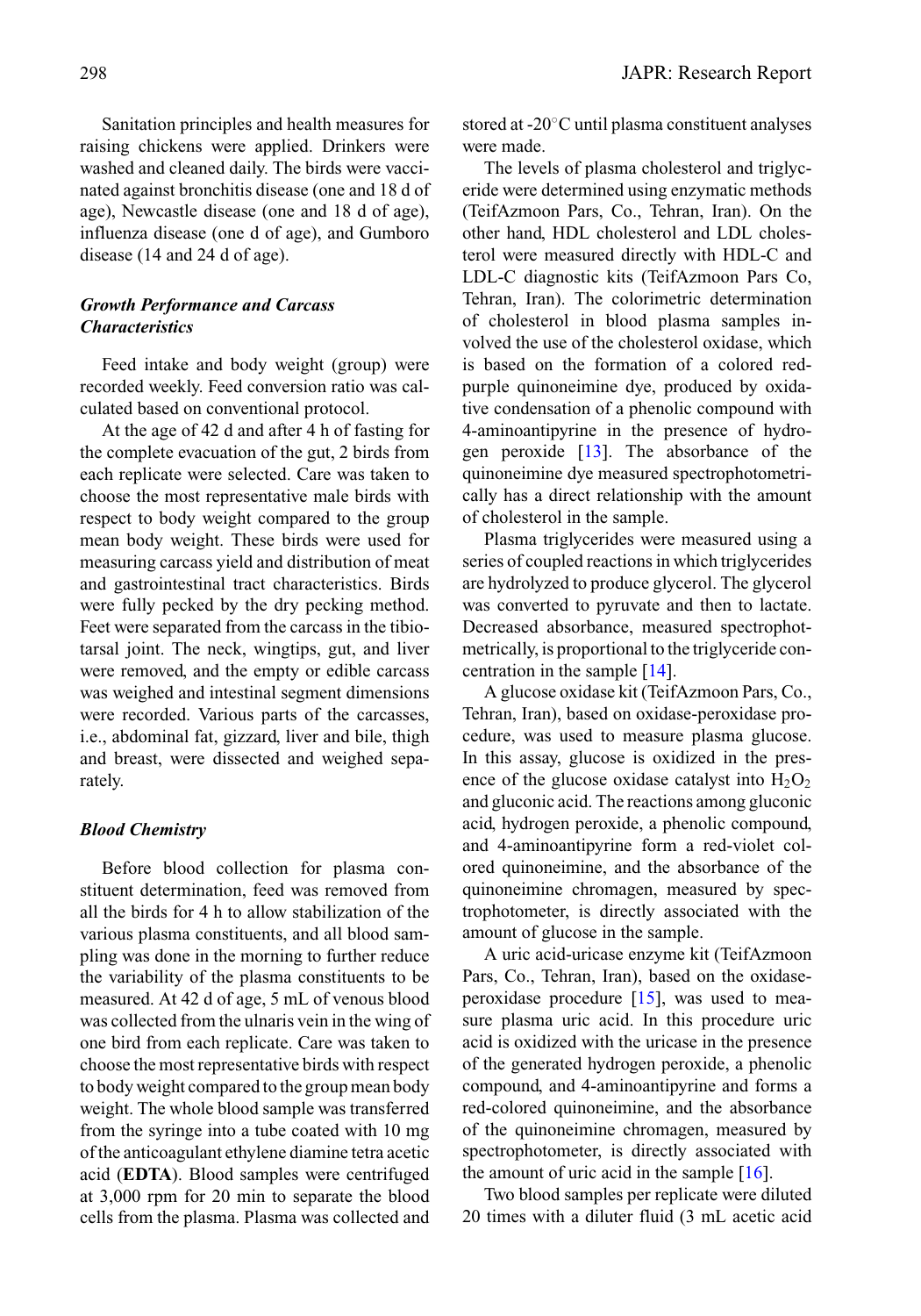glacial + 97 mL distilled water + Leishman stain). Differential leukocyte counts were examined using 2 samples per replicate on Giemsa stained blood smears using a light microscope. One hundred cells were counted and differentiated into heterophils (**H**), lymphocytes (**L**), and monocytes. The mean H/L ratio was calculated from individual H/L ratios.

## *Microbiota Measurements*

At the end of the trial, 2 chickens from each replicate were slaughtered and the ileum was removed. Agar plates were streaked and samples were sent to the laboratory along with intact intestinal segments for further culture. To determinate bacterial growth and colony counts, the agar plates streaked on site of slaughter were used. Collecting tubes were weighed, wrapped with aluminum foil, and autoclaved. The culture media were prepared and poured into the petri dish 24 h before the sample collection. The de-Man Rogosa Sharpe (**MRS**) agar media were used to culture *Lactobacilli*, and Eosin Methylene Blue (**EMB**) agar media were used to culture *Escherichia coli*.

Samples were transferred to the laboratory in the listed tubes and again weighed. The amount of sample in each tube was calculated from the differences between these 2 values. Tubes were shaken for approximately 30 min for bacterial isolation from gastrointestinal contents and preparation of suspensions. One mL of the suspensions was added into 9 mL phosphate buffer saline (**PBS**) in another tube to prepare a series of dilutions, i.e., 10−1, 10−2, 10−3, 10−4, 10−5, and  $10^{-6}$ . A 100  $\mu$ l sample was removed from the  $10^{-4}$ ,  $10^{-5}$ , and  $10^{-6}$  dilutions and poured into petri dishes containing the media and spread uniformly. Incubations for bacterial growth were performed at 37◦C under anaerobic conditions in anaerobic jars, and total aerobic bacteria were counted after 48 h using a colony counter.

#### *Statistical Analysis*

Data were analyzed by a completely randomized experimental design using the General Linear Model procedures of the Statistical Analysis System v8, considering each pen (20 birds) as an experimental unit within each experimental group (3 replicates [pens] for each).

Differences among means ( $P \leq 0.05$ ) were assessed using Tukey's range test. Statements of significance were declared at  $P < 0.05$ .

## **RESULTS**

Treatments had no effect  $(P > 0.05)$  on feed intake during the starter, finisher, or total period (Table [2\)](#page-4-0). During the starter, finisher, and total periods, the treatment drinking water  $+$  sulfamet  $+ C$ -Vet-50 resulted in the highest numeric body weight and the control treatment the lowest. The treatments were clustered in 3 groups, i.e., the treatments drinking water + extract of *E. purpurea*, drinking water  $+ C$ -Vet-50, and drinking water  $+$ sulfamet  $+$  C-Vet-50 were in one group; the treatments drinking water  $+$  Primalac, drinking water  $+$  sulfamet, drinking water  $+$  extract of *E. purpurea*, and drinking water  $+$  C-Vet-50 in the next; and the treatments drinking water

<span id="page-4-0"></span>**Table 2.** Effect of experimental treatments on feed intake (g) of broilers.

| Treatments                                         | Starter period<br>(1 to 21 d of age) | Finisher period<br>$(22 \text{ to } 42 \text{ d of age})$ | Total $(1st - 42nd)$<br>days of age) |
|----------------------------------------------------|--------------------------------------|-----------------------------------------------------------|--------------------------------------|
| Drinking water (control)                           | $1084^{\rm a}$                       | 30.55 <sup>a</sup>                                        | 4139 <sup>a</sup>                    |
| Drinking water $+$ antibiotic sulfamet             | $1122^a$                             | $3078^{\rm a}$                                            | $4200^a$                             |
| Drinking water $+ C$ -Vet-50                       | $1167^{\rm a}$                       | 3371 <sup>a</sup>                                         | $4328^{\rm a}$                       |
| Drinking water + antibiotic sulfamet + $C$ -Vet-50 | $1177^a$                             | $3256^{\rm a}$                                            | $4433^a$                             |
| Drinking water $+$ probiotic Primalac              | 1123 <sup>a</sup>                    | 3101 <sup>a</sup>                                         | $4224^a$                             |
| Drinking water $+$ butyric acid                    | $1100^{\rm a}$                       | $3044^a$                                                  | $4144^a$                             |
| Drinking water $+$ extract of E. purpurea          | $11.55^{\rm a}$                      | 3091 <sup>a</sup>                                         | $4246^{\rm a}$                       |
| <b>SEM</b>                                         | 27.6                                 | 75.4                                                      | 89.2                                 |
| $P$ -value                                         | 0.219                                | 0.474                                                     | 0.274                                |

<sup>a</sup>Means within same column with different superscript letters are significantly different ( $P < 0.05$ ). SEM: Standard error of mean.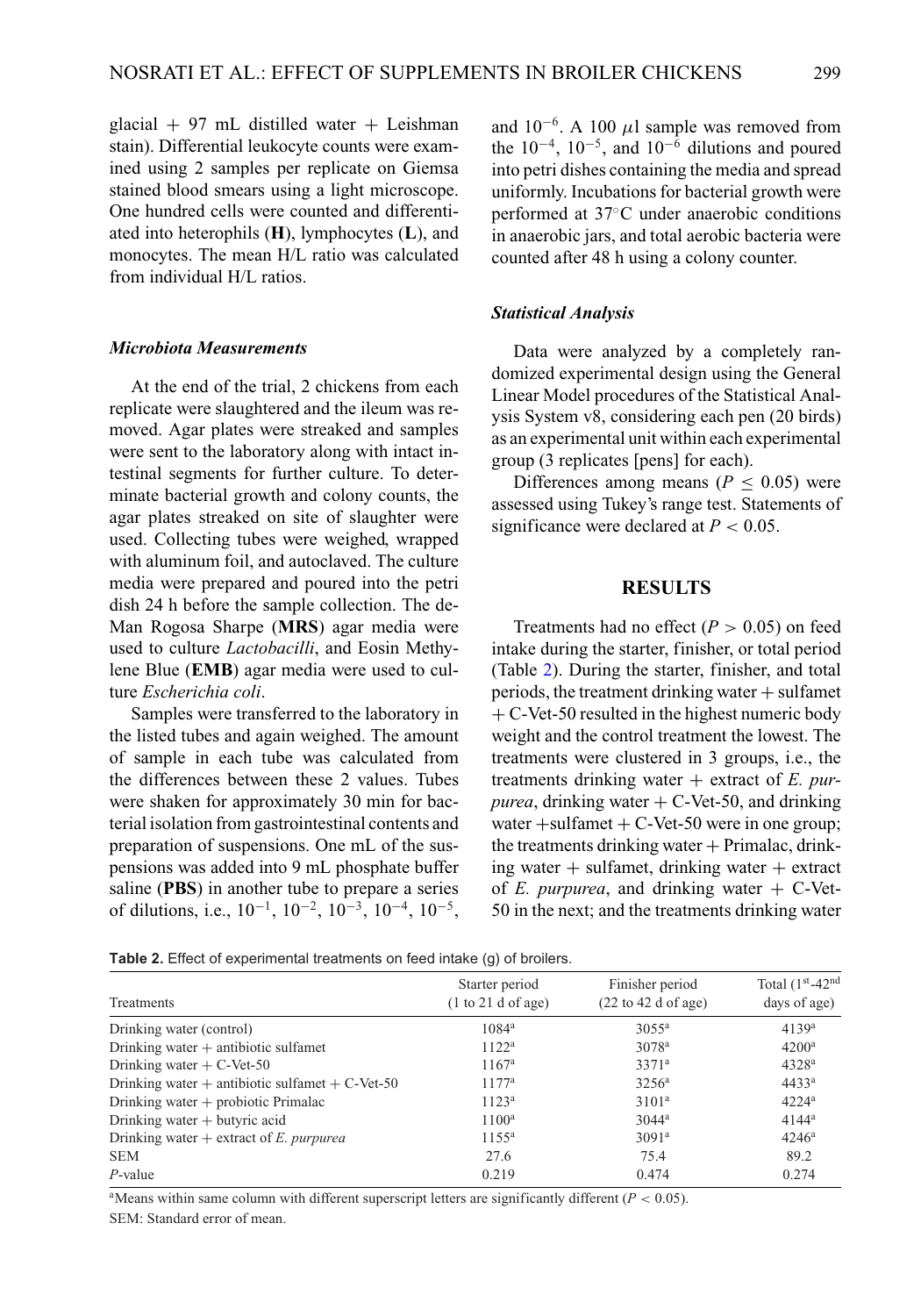<span id="page-5-0"></span>

|  |  | Table 3. Effect of experimental treatments on body weight (g) of broilers. |  |  |  |  |
|--|--|----------------------------------------------------------------------------|--|--|--|--|
|--|--|----------------------------------------------------------------------------|--|--|--|--|

| Treatments                                          | Starter period<br>(1 to 21 d of age) | Finisher period<br>$(22 \text{ to } 42 \text{ d of age})$ | Total period (1st-42 <sup>nd</sup><br>days of age) |
|-----------------------------------------------------|--------------------------------------|-----------------------------------------------------------|----------------------------------------------------|
| Drinking water $+$ antibiotic sulfamet $+$ C-Vet-50 | 745 <sup>a</sup>                     | $1341^a$                                                  | $2066^{\rm a}$                                     |
| Drinking water $+ C$ -Vet-50                        | 727a,b                               | $1305^{a,b}$                                              | $2032^{a,b}$                                       |
| Drinking water $+$ extract of E. purpurea           | 72.5 <sup>b</sup>                    | $1267^{\rm b}$                                            | 1992 <sup>b</sup>                                  |
| Drinking water $+$ probiotic Primalac               | $70.5^{b}$                           | 1271 <sup>b</sup>                                         | 1979 <sup>b</sup>                                  |
| Drinking water $+$ antibiotic sulfamet              | 706 <sup>b</sup>                     | $1261^b$                                                  | $1966^b$                                           |
| Drinking water $+$ butyric acid                     | $665^\circ$                          | 1192 <sup>c</sup>                                         | 1857 <sup>c</sup>                                  |
| Drinking water (control)                            | $660^\circ$                          | 1188 <sup>c</sup>                                         | 1848 <sup>c</sup>                                  |
| <b>SEM</b>                                          | 11.52                                | 18.2                                                      | 21.5                                               |
| $P$ -value                                          | 0.0009                               | 0.0003                                                    | 0.0001                                             |

a-cMeans within same column with different superscript letters are significantly different ( $P < 0.05$ ). SEM: Standard error of mean.

<span id="page-5-1"></span>

|  |  | Table 4. Effect of experimental treatments on feed conversion ratio $(g/g)$ of broilers. |  |  |  |  |  |  |
|--|--|------------------------------------------------------------------------------------------|--|--|--|--|--|--|
|--|--|------------------------------------------------------------------------------------------|--|--|--|--|--|--|

| Treatments                                         | Starter period<br>(1 to 21 d of age) | Finisher period<br>$(22 \text{ to } 42 \text{ d of age})$ | Total period (1 <sup>st</sup> -42 <sup>nd</sup> )<br>days of age) |
|----------------------------------------------------|--------------------------------------|-----------------------------------------------------------|-------------------------------------------------------------------|
| Drinking water (control)                           | $1.64^a$                             | 2.57 <sup>a</sup>                                         | 2.24 <sup>a</sup>                                                 |
| Drinking water $+$ antibiotic sulfamet             | 1.60 <sup>a</sup>                    | 2.44 <sup>a</sup>                                         | 2.17 <sup>a</sup>                                                 |
| Drinking water $+ C$ -Vet-50                       | 1.61 <sup>a</sup>                    | $4.43^a$                                                  | 2.13 <sup>a</sup>                                                 |
| Drinking water + antibiotic sulfamet + $C$ -Vet-50 | 1.58 <sup>a</sup>                    | $2.43^a$                                                  | 2.13 <sup>a</sup>                                                 |
| Drinking water $+$ probiotic Primalac              | 1.59 <sup>a</sup>                    | $2.44^a$                                                  | 2.14 <sup>a</sup>                                                 |
| Drinking water $+$ butyric acid                    | $1.65^{\rm a}$                       | $2.55^{\rm a}$                                            | 2.23 <sup>a</sup>                                                 |
| Drinking water $+$ extract of E. purpurea          | 1.59 <sup>a</sup>                    | 2.441 <sup>a</sup>                                        | 2.13 <sup>a</sup>                                                 |
| <b>SEM</b>                                         | 0.049                                | 0.069                                                     | 0.049                                                             |
| $P$ -value                                         | 0.918                                | 0.588                                                     | 0.437                                                             |

<sup>a</sup>Means within same column with different superscript letters are significantly different ( $P < 0.05$ ).

SEM: Standard error of mean.

 $(control)$  and drinking water  $+$  butyric acid in the last group (Table [3\)](#page-5-0). There were no  $(P > 0.05)$ differences observed among treatments in feed conversion ratio  $(g/g)$  of broilers (Table [4\)](#page-5-1).

There were no  $(P > 0.05)$  differences reported among treatments in carcass characteristics (%) of broilers for proportions of abdominal fat, gizzard, liver and bile, or thigh and breast (Table [5\)](#page-6-0).

There were no  $(P > 0.05)$  differences observed among treatments in blood constitutes (mg/dl) of broilers for total protein, glucose, or uric acid (Table [6\)](#page-6-1). The treatments drinking water (control), drinking water  $+$  butyric acid, and drinking water  $+$  sulfamet had higher ( $P < 0.05$ ) triglyceride values than the treatments drinking water + Primalac, drinking water + extract of *E. purpurea*, and drinking water  $+C$ -Vet-50. The treatment drinking water  $+$  sulfamet  $+$  C-Vet-50 showed intermediate effect.

The treatments of drinking water (control) and drinking water  $+$  butyric acid had higher  $(P < 0.05)$  cholesterol than the treatments drinking water  $+$  C-Vet-50, drinking water  $+$  Primalac, and drinking water + extract of *E. purpurea*. The treatments drinking water  $+$  Primalac, drinking water  $+$  sulfamet  $+$  C-Vet-50, and drinking water  $+$  sulfamet showed intermediate effect.

The treaments drinking water  $+$  butyric acid, drinking water (control), and drinking water  $+$ sulfamet had higher  $(P < 0.05)$  LDL cholesterol and lower  $(P < 0.05)$  HDL cholesterol than the treatments drinking water  $+$  extract of *E. purpurea* and drinking water  $+ C$ -Vet-50. The treatments drinking water  $+$  sulfamet  $+$  C-Vet-50 and drinking water  $+$  Primalac showed intermediate effect on both LDL and HDL cholesterol.

The treatments drinking water  $+$  Primalac, drinking water  $+$  C-Vet-50, drinking water  $+$ sulfamet  $+ C$ -Vet-50, and drinking water  $+ c$ xtract of *E. purpurea* had higher ( $P < 0.05$ ) lymphocytes and lower  $(P < 0.05)$  heterophils than the treatments drinking water (control), drinking water  $+$  butyric acid, and drinking water  $+$ sulfamet (Table [7\)](#page-6-2).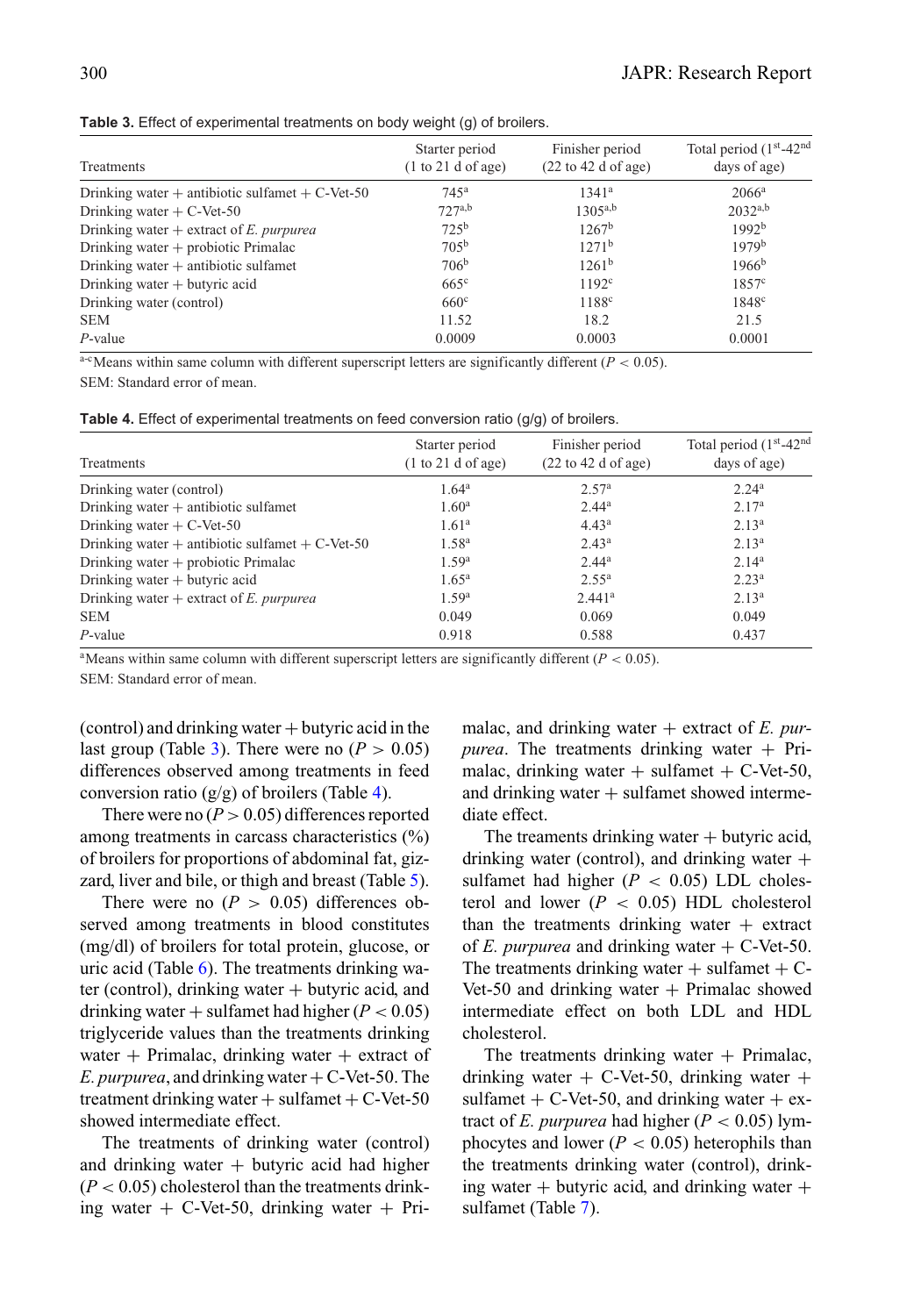| Treatments                                         | Carcass            | <b>Breast</b>      | Thigh              | Liver and bile    | Gizzard           | Abdominal fat     |
|----------------------------------------------------|--------------------|--------------------|--------------------|-------------------|-------------------|-------------------|
| Drinking water (control)                           | 71.26 <sup>a</sup> | 31.07 <sup>a</sup> | $26.65^{\rm a}$    | $2.44^a$          | 1.50 <sup>a</sup> | 1.67 <sup>a</sup> |
| Drinking water $+$ antibiotic sulfamet             | 72.26 <sup>a</sup> | 34.10 <sup>a</sup> | $27.15^a$          | 2.51 <sup>a</sup> | $1.44^a$          | 1.67 <sup>a</sup> |
| Drinking water $+ C$ -Vet-50                       | 71.80 <sup>a</sup> | $32.75^{\rm a}$    | 27.20 <sup>a</sup> | $2.45^{\rm a}$    | 1.46 <sup>a</sup> | 1.62 <sup>a</sup> |
| Drinking water + antibiotic sulfamet + $C$ -Vet-50 | 72.44 <sup>a</sup> | $34.53^{\rm a}$    | 26.80 <sup>a</sup> | $2.54^{\rm a}$    | 1.46 <sup>a</sup> | 1.66 <sup>a</sup> |
| Drinking water $+$ probiotic Primalac              | 72.39 <sup>a</sup> | $33.65^{\rm a}$    | 27.33 <sup>a</sup> | 2.46 <sup>a</sup> | 1.56 <sup>a</sup> | $1.64^{\rm a}$    |
| Drinking water $+$ butyric acid                    | $71.45^{\rm a}$    | 31.07 <sup>a</sup> | 26.40 <sup>a</sup> | $2.46^{\rm a}$    | 1.46 <sup>a</sup> | 1.63 <sup>a</sup> |
| Drinking water $+$ extract of E, purpured          | 71.68 <sup>a</sup> | 32.27 <sup>a</sup> | $26.75^{\rm a}$    | $2.46^{\rm a}$    | 1.47 <sup>a</sup> | $1.55^{\rm a}$    |
| <b>SEM</b>                                         | 1.139              | 1.021              | 1.005              | 0.032             | 0.023             | 0.108             |
| $P$ -value                                         | 0.983              | 0.222              | 0.993              | 0.307             | 0.307             | 0.989             |

<span id="page-6-0"></span>**Table 5.** Effect of experimental treatments on carcass characteristics (%) of broilers.

<sup>a</sup>Means within same column with different superscript letters are significantly different ( $P < 0.05$ ). SEM: Standard error of mean.

<span id="page-6-1"></span>

|  |  | Table 6. Effect of experimental treatments on blood constitutes (mg/dl) of broilers. |  |  |  |  |  |
|--|--|--------------------------------------------------------------------------------------|--|--|--|--|--|
|--|--|--------------------------------------------------------------------------------------|--|--|--|--|--|

| Treatments                                         | Total             |                   |                    | protein Glucose Cholesterol Triglyceride | <b>HDL</b><br>cholesterol<br>(High density)<br>lipoproteins) | LDL<br>cholesterol<br>(Light density)<br>lipoproteins) | Uric<br>acid      |
|----------------------------------------------------|-------------------|-------------------|--------------------|------------------------------------------|--------------------------------------------------------------|--------------------------------------------------------|-------------------|
| Drinking water (control)                           | 4.29 <sup>a</sup> | $97.0^a$          | $104.5^{\rm a}$    | $68.5^{\circ}$                           | $41.05^{\rm b}$                                              | 49.29 <sup>a</sup>                                     | $4.45^{\rm a}$    |
| Drinking water $+$ antibiotic sulfamet             | 4.54 <sup>a</sup> | 88.8 <sup>a</sup> | $98.8^{a,b}$       | 67.7 <sup>a</sup>                        | $39.8^{b}$                                                   | 46.47 <sup>a</sup>                                     | 4.71 <sup>a</sup> |
| Drinking water $+ C$ -Vet-50                       | $4.45^{\rm a}$    | 94.0 <sup>a</sup> | $92.3^{b}$         | 49.1 <sup>b</sup>                        | 53.27 <sup>a</sup>                                           | $29.26^{b}$                                            | $4.55^{\rm a}$    |
| Drinking water + antibiotic sulfamet + $C$ -Vet-50 | 4.17 <sup>a</sup> | 92.2 <sup>a</sup> | $98.8^{a,b}$       | $59g^{a,b}$                              | $47,37^{a,b}$                                                | $39.51^{a,b}$                                          | 4.99 <sup>a</sup> |
| Drinking water $+$ probiotic Primalac              | 4.12 <sup>a</sup> | $85.4^{\circ}$    | $91.1^{a,b}$       | $53.9^{a,b}$                             | $41.25^{a,b}$                                                | $39.08^{a,b}$                                          | 4.75 <sup>a</sup> |
| Drinking water $+$ butyric acid                    | $4.25^{\rm a}$    | $95.4^{\rm a}$    | 106.7 <sup>a</sup> | $68.3^{a}$                               | $40.53^{b}$                                                  | $52.46^a$                                              | 4.57 <sup>a</sup> |
| Drinking water $+$ extract of E, purpurea          | 4.12 <sup>a</sup> | 92.2 <sup>a</sup> | $93.2^{b}$         | 51.2 <sup>b</sup>                        | 51.74 <sup>a</sup>                                           | 31.17 <sup>b</sup>                                     | 4.47 <sup>a</sup> |
| <b>SEM</b>                                         | 0.127             | 17.24             | 2.66               | 5.00                                     | 3.101                                                        | 4.503                                                  | 0.542             |
| $P$ -value                                         | 0.302             | 0.14              | 0.005              | 0.045                                    | 0.024                                                        | 0.017                                                  | 0.991             |

a,b<sub>Means</sub> within same column with different superscript letters are significantly different ( $P < 0.05$ ). SEM: Standard error of mean.

<span id="page-6-2"></span>

| Treatments                                          | Heterophils<br>$(\%)$ | Lymphocytes<br>$\frac{6}{2}$ | Hetrophil/<br>lymphocyte |
|-----------------------------------------------------|-----------------------|------------------------------|--------------------------|
| Drinking water (control)                            | $33.15^a$             | 52.27 <sup>b</sup>           | 0.63 <sup>a</sup>        |
| Drinking water $+$ antibiotic sulfamet              | $32.50^a$             | 51.50 <sup>b</sup>           | 0.63 <sup>a</sup>        |
| Drinking water $+ C$ -Vet-50                        | 27.30 <sup>b</sup>    | 58.60 <sup>a</sup>           | 0.46 <sup>c</sup>        |
| Drinking water $+$ antibiotic sulfamet $+$ C-Vet-50 | $31.60^a$             | $58.60^{\rm a}$              | $0.54^{b}$               |
| Drinking water $+$ probiotic Primalac               | $28.41^{b}$           | $59.75^{\rm a}$              | $0.74^{\circ}$           |
| Drinking water $+$ butyric acid                     | $32.45^{\rm a}$       | $52.15^{b}$                  | 0.62 <sup>a</sup>        |
| Drinking water $+$ extract of E. purpurea           | $27.83^{b}$           | 58.20 <sup>a</sup>           | $0.48^{\circ}$           |
| <b>SEM</b>                                          | 0.002                 | 0.074                        | 0.0001                   |
| $P$ -value                                          | 0.002                 | 0.874                        | 0.012                    |

 $a-e$  Means within same column with different superscript letters are significantly different ( $P < 0.05$ ).

SEM: Standard error of mean.

The treatment drinking water (control) had higher (*P* < 0.05) *E. coli* count than all other treatments. The treatments drinking water  $+$  Primalac and drinking water + extract of *E. purpurea* had the highest (*P* < 0.05) *Lactobacilli* count followed by the treatments drinking water  $+$  sulfamet, drinking water  $+$  butyric acid, drinking water  $+ C$ -Vet-50, and drinking water  $+$  sulfamet  $+$  C-Vet-50. The treatment drinking water (control) had the lowest  $(P < 0.05)$ *Lactobacilli* count (Table [8\)](#page-7-0).

## **DISCUSSION**

The production of high-quality and profitable poultry totally depends upon the maintenance of gut health and the immune function.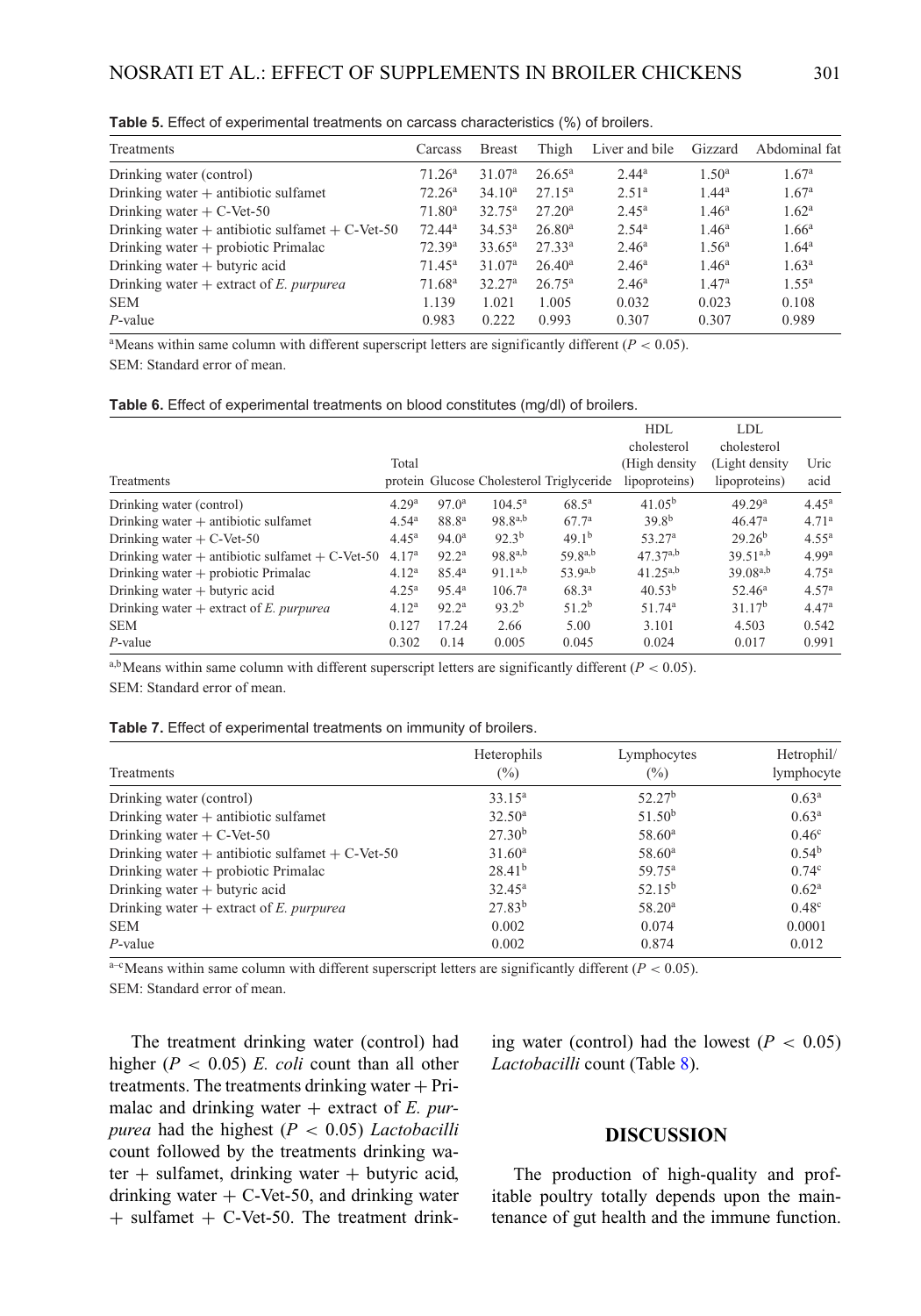<span id="page-7-0"></span>

| Table 8. Effect of experimental treatments on ileal |  |
|-----------------------------------------------------|--|
| microbiota (log CFU/g) of broilers.                 |  |

| Treatments                    | Escherichia coli  | Lactobacilli      |
|-------------------------------|-------------------|-------------------|
| Drinking water                | 7.57 <sup>a</sup> | 6.77c             |
| (control)                     |                   |                   |
| Drinking water $+$            | $6.46^{b}$        | $8.15^{a,b}$      |
| antibiotic sulfamet           |                   |                   |
| Drinking water $+$            | 6.51 <sup>b</sup> | $8.02^{a,b}$      |
| $C-Net-50$                    |                   |                   |
| Drinking water $+$            | 6.54 <sup>b</sup> | 7.70 <sup>b</sup> |
| antibiotic sulfamet $+$       |                   |                   |
| $C-Net-50$                    |                   |                   |
| Drinking water $+$            | $6.45^{b}$        | $8.65^{\rm a}$    |
| probiotic Primalac            |                   |                   |
| Drinking water $+$            | 6.46 <sup>b</sup> | $8.10^{a,b}$      |
| butyric acid                  |                   |                   |
| Drinking water $+$            | 6.44 <sup>b</sup> | 8.46 <sup>a</sup> |
| extract of <i>E. purpurea</i> |                   |                   |
| <b>SEM</b>                    | 0.036             | 0.219             |
| P-value                       | 0.0001            | 0.0008            |

a-cMeans within same column with different superscript letters are significantly different  $(P < 0.05)$ .

SEM: Standard error of mean.

The dietary composition affects the innate and cellular immune system of the broiler chicken. Modern poultry production can be enhanced by improving the immune response and resistance to pathogens through efficient supply of the nutrients. Higher production and efficient feed conversion are the necessity of the modern broiler industry and can be achieved by supplementing the specific feed additives into the diet or drinking water.

In the present investigation, treatments had no impact on feed intake during the starter, finisher, or total period. Similarly, there were no differences observed among treatments in feed conversion ratio  $(g/g)$  of broilers. On the other hand, the treatment drinking water  $+$  antibiotic sulfamet  $+$ C-Vet-50 resulted in the highest numeric body weight of the broiler chicken when compared to the control. The finding of the present study regarding body weight gains coincides with the reports of Kopecky et al. [\[17\]](#page-10-3) who demonstrated a significant increase in the average body weight  $(P < 0.05)$  for a citric acid supplemented diet when compared with the control. Similar results were observed by Afsharmanesh and Pourreza [\[18\]](#page-10-4) who stated an increment in the body weight gain of broiler rations in the presence of citric acid. Surprisingly, our results do not favor the findings of Ozpinar et al. [\[19\]](#page-10-5) who demonstrated that body weights of the broiler chicks were unaffected by the addition of vitamin C into the diet over an experimental period. In the present context, the improvement in the body weight of the broiler chicken after the supplementation into drinking water might be due to the beneficial effect of vitamin C on the gut flora. Antibiotics have been used as growth promoters and to control intestinal health in order to improve growth efficiency in poultry. However, antibiotic resistance has led to a ban on antibiotic use in livestock industries in many countries. Moreover, the present study showed improvement in the weight gain of broiler chickens after the supplementation of sulfamet. Our results were in complete agreement with the findings of Yakhkeshi et al. [\[20\]](#page-10-6) who observed that the supplementation of antibiotics improved the body weight when compared to the unsupplemented group.

There were no differences observed among treatments in carcass characteristics of broilers for proportions of abdominal fat, gizzard, liver and bile, or thigh and breast. In the line of our study, Islam et al. [\[21\]](#page-10-7) also noted that carcass characteristics were unaltered after the supplementation into the diet. Dietary supplements did not show any improvement in the carcass, heart, kidney, liver, gizzard, or abdominal fat yield [\[22\]](#page-10-8). Our findings were consistent with Hernandez and Madrid [\[23\]](#page-10-9) and Celik and Ozturkcan [\[24\]](#page-10-10) who found that dietary supplementation had no effect on the improvement of carcass traits. However, few reports demonstrated the increased carcass  $[25]$ , breast  $[25]$ , liver, heart, spleen, and gizzard weight [\[26\]](#page-10-12). On the other hand, Sahin et al. [\[26\]](#page-10-12) also observed the reduction in the abdominal fat pad after the supplementation into the diet of the broiler chickens. As discussed above, the variation among our results and previous findings related to carcass traits could be due to the different mode of mechanisms of feed additives. However, they may show similar physiological features by altering the carcass characteristics.

In the present investigation, the dietary supplementation into the drinking water did not affect the blood constituents of broiler chickens for total protein, glucose, or uric acid. Similar observations were reported by Konca et al. [\[22\]](#page-10-8) who showed that the supplementation of ascorbic acid unaltered the serum total protein and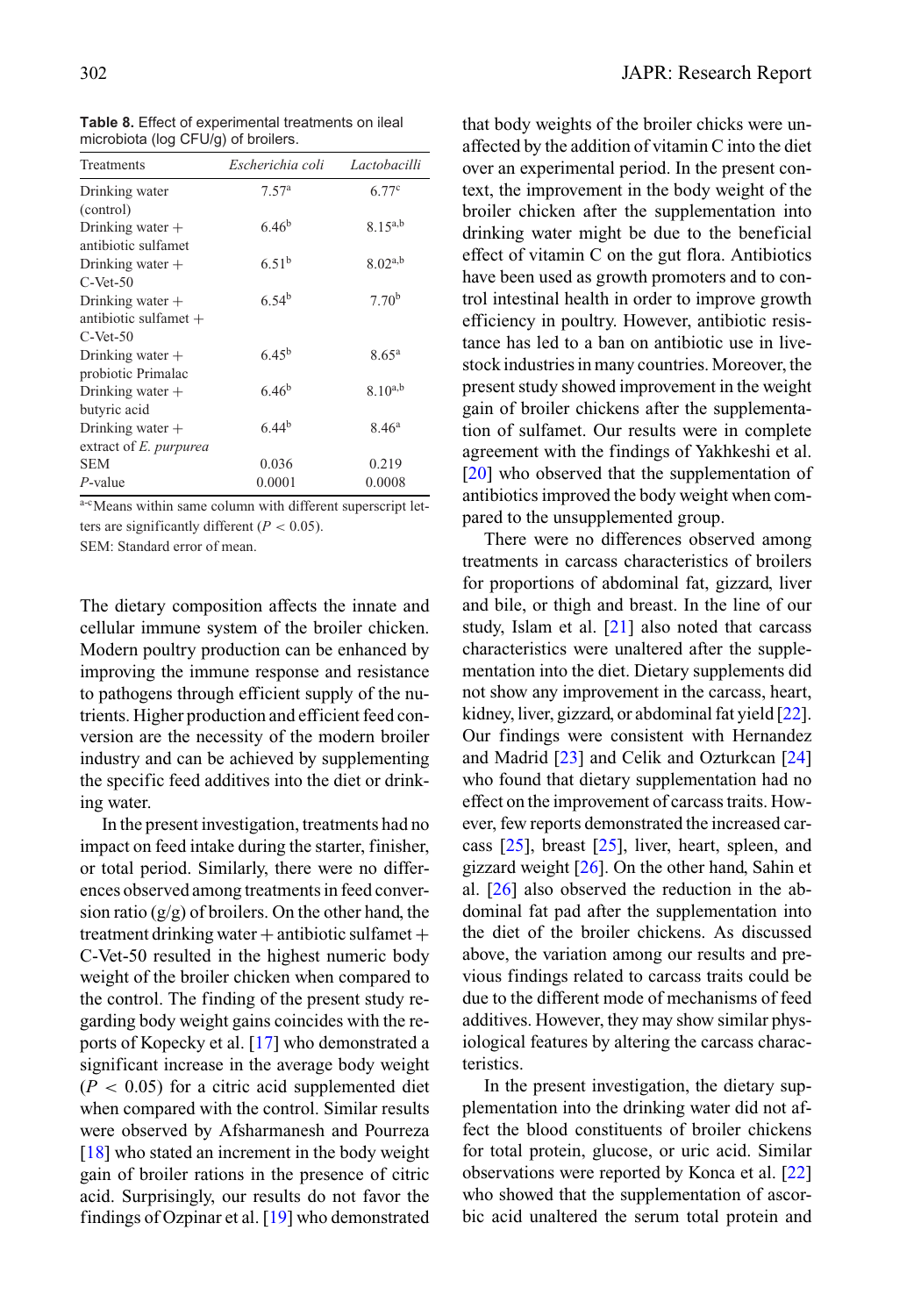glucose levels. Contrary to our findings, Pourakbari et al. [\[27\]](#page-10-13) reported a higher blood glucose level in the probiotic supplemented treatments. These improved effects in the previous study could be due to the higher absorptive capacity of the intestinal mucosa and efficient digestion of the diet because of increased intestinal enzyme activity [\[28\]](#page-10-14).

The present context showed a significant reduction in the triglyceride level of the blood when the drinking water was supplemented separately with the probiotic Primalac, extract of *E. purpurea*, and C-Vet-50. Our results were contrary to the findings of Konca et al. [\[22\]](#page-10-8) and Mckee et al. [\[29\]](#page-10-15) who demonstrated the neutral effect of ascorbic acid as a supplement into the diet on the triglyceride level of blood of broiler chickens. But the present study strongly favors the finding of Clegg et al. [\[30\]](#page-10-16) and Pourakbri et al. [\[27\]](#page-10-13) who reported reduced triglycerides in ascorbic acid and probiotic supplemented treatments, respectively. The significant reduction in triglyceride level of blood might be because probiotics lead to a reduction in acetyl Co-A carboxylase of liver and tissue, causing a reduction in HDL and triglyceride levels [\[31\]](#page-10-17). In line with the findings of Sakine et al. [\[32\]](#page-10-18) and Rahimi et al. [\[33\]](#page-10-19), who demonstrated the positive effect of medicinal plants on reduced triglyceride level of broiler chicks, we also observed a reduction in the triglyceride level after the supplementation of *E. purpurea* extract into the drinking water.

The treatments that were fed separately with probiotic Primalac, extract of *E. purpurea*, and C-Vet-50 showed significant reduction in the cholesterol level of blood when compared to the butyric acid supplemented and unsupplemented treatments. The observations of the present study were in complete agreement with the findings of Pourakbari et al. [\[27\]](#page-10-13) and Rahimi et al. [\[33\]](#page-10-19) who reported a reduction in the cholesterol level of blood after the supplementation of probiotics and medicinal plants, respectively. In like manner, Panda et al [\[34\]](#page-10-20), Ahmadi [\[35\]](#page-10-21), and Jouybari et al. [\[36\]](#page-10-22) reported that the use of probiotic supplement significantly reduced the serum cholesterol level of the broiler chickens. Similar to our investigation, Sahin et al. [\[26\]](#page-10-12) also observed a reduction in the cholesterol level of serum using ascorbic acid as a dietary supplement. In general, medicinal plants target 3-hydroxy-3methylglutaryl-coenzyme A (a key enzyme in cholesterol synthesis regulation), resulting in in-hibition of re-synthesis of cholesterol [\[37\]](#page-10-23). On the other hand, probiotics de-conjugate the bile salts and thus may interfere with the absorption mechanism of cholesterol in the gut [\[38\]](#page-10-24).

Additionally, the treatments consisting of drinking water  $+ E$ . *purpurea* and drinking water  $+ C$ -Vet-50 showed a reduction in LDL when compared to the control treatment (drinking water). On the other side, supplementation with sulfamet, butyric acid, and the unsupplemented treatment revealed reduced HDL. Contrary to this, Pourakbari et al. [\[27\]](#page-10-13) observed a significant reduction in LDL and improvement in HDL levels of the blood in the treatment consisting of probiotic.

The variations in immune response or in intestinal physiology could be proposed as defense strategies against the microorganisms [\[39\]](#page-10-25). In the present investigation, a significant increase in the lymphocytes and decrease in the heterophils of broiler chickens were observed when the drinking water was supplemented separately with probiotic Primalac, C-Vet-50, *E. purpurea* extract, and a combined treatment containing antibiotic sulfamet and C-Vet-50. The findings of the present study were in complete agreement with the reports of Dehkordi et al. [\[40\]](#page-10-26) and Cundell et al. [\[41\]](#page-10-27) who illustrated increased total counts of lymphocytes using *E. purpurea* as a supplement. In another report, it had been observed that the ethanolic juice of *Echinacea* increased the total lymphocyte counts in hens and pigs [\[42\]](#page-10-28). On the other hand, Skaudickas et al. [\[43\]](#page-10-29) reported that *Echinacea* activated the rat immune system by increasing the number of lymphocyte counts. Contrary to the present study, Dehkordi et al. [\[40\]](#page-10-26) observed increased heterophil counts using *E. purpurea* as a supplement. In fact, a significant increase in the lymphocyte counts represents an improved immune response because these immune cells identify the antigens and modulate the epithelial response [\[44\]](#page-11-0). In addition to this, investigations also reported that the heterophil/lymphocyte (H/L) ratio was an indicator for pathological, environmental, and nutritional stresses in chickens [\[45,](#page-11-1) [46\]](#page-11-2).

Probiotics have beneficial effects on the host animal and increase the metabolism by altering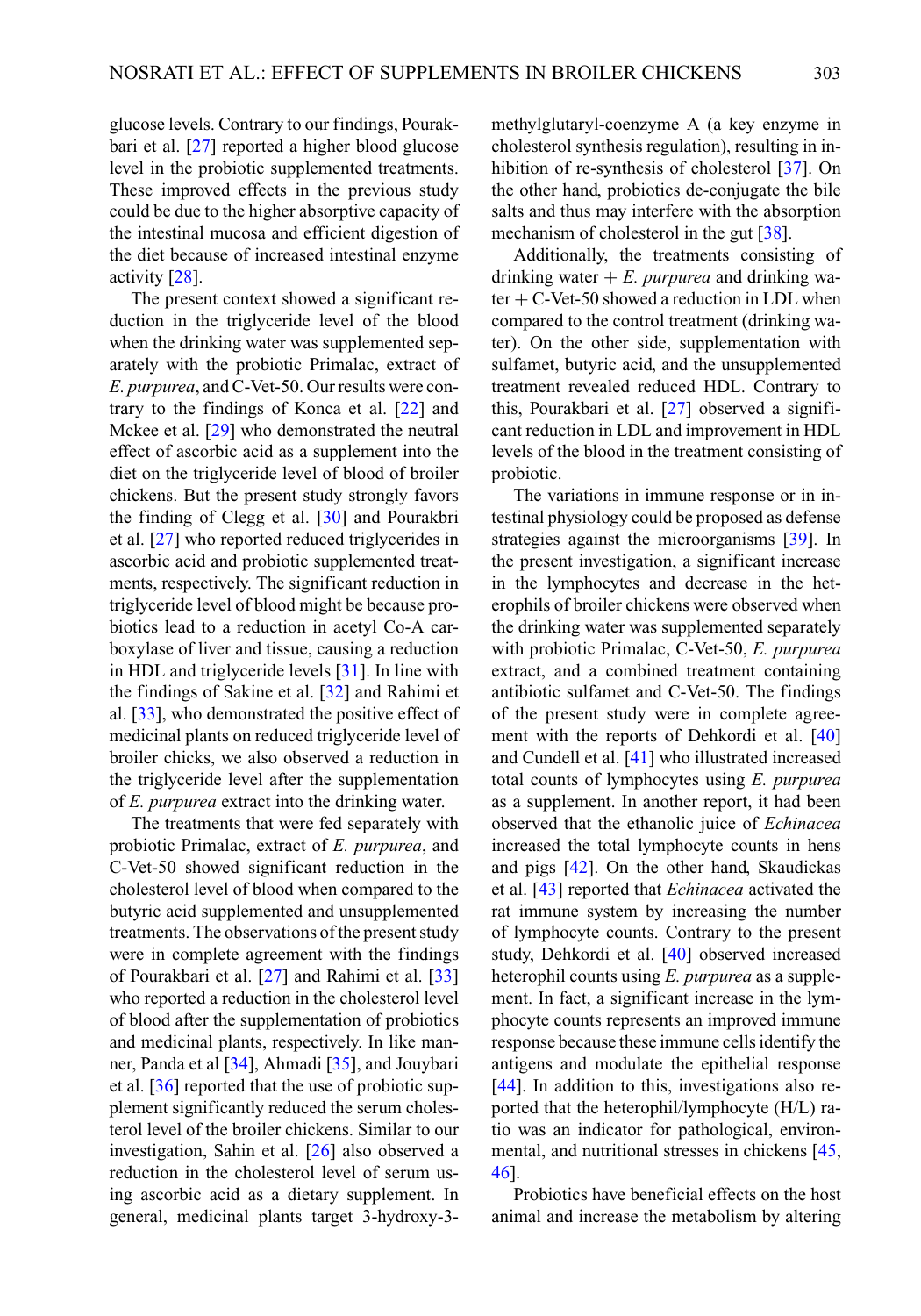the intestinal physiology. In the present study, Primalac increased the total counts of *Lactobacilli* in the intestine while it decreased the total counts of *E. coli*. Additionally, the treatments other than control showed a reduction in the total counts of *E. coli*. The findings of the present study favored the reports observed by Pourakbari et al. [\[27\]](#page-10-13) and Mountzouris et al. [\[47\]](#page-11-3) who demonstrated a significant increment in the *Lactobacilli* counts after the supplementation of probiotic in the diet of broilers. On the contrary, the present investigation showed partial agreement with the study of Giannenas et al. [\[48\]](#page-11-4) who observed that there was no difference in the *Lactobacilli* count, but there were lower total counts of *E. coli* in the broilers fed a probiotic supplemented diet. In line with our study, Jamroz et al. [\[49\]](#page-11-5) and Jang et al. [\[50\]](#page-11-6) observed a significant reduction in the total counts of *E. coli* when the diet of the broilers was supplemented with medicinal plant extract and antibiotic, respectively, when compared to the control diet. Similar to our results, Jamroz et al. [\[49\]](#page-11-5) also observed a significant increase in the *Lactobacillus* counts after the supplementation of plant extract into the broiler diet.

# **CONCLUSIONS AND APPLICATIONS**

- 1. The supplementation of Primalac and C-Vet-50 into the drinking water improved the body weight of broiler chickens.
- 2. There was no difference observed in treatments for carcass characteristics or blood constitutes of broilers for total protein, glucose, and uric acid.
- 3. The supplementation of Primalac, C-Vet-50, *E. purpurea* extract, and sulfamet indicated reduced triglyceride and cholesterol levels in broilers' blood.
- 4. The treatments investigated in the present study illustrated an increased lymphocyte count as well as *Lactobacillus* numbers. On the other hand, the treatments reduced the total counts of *E. coli* when compared to the unsupplemented treatment.
- 5. The supplements used in this study may be incorporated into the drinking water of

broiler chickens as growth promoters and for improved performance.

6. As a result of these findings, a further, wider supplementation study is required to understand the performance, immune system, variation in the intestinal microbial counts, and any other possible alteration in the intestinal biota of the broilers.

# **REFERENCES AND NOTES**

<span id="page-9-0"></span>1. Gyton, G. 2014. Iran increases poultry production to avoid social unrest. Available at [http://www.](http://www.globalmeatnews.com/Industry-Markets/Iran-increases-poultry-production-to-avoid-social-unrest) [globalmeatnews.com/Industry-Markets/Iran-increases](http://www.globalmeatnews.com/Industry-Markets/Iran-increases-poultry-production-to-avoid-social-unrest)[poultry-production-to-avoid-social-unrest.](http://www.globalmeatnews.com/Industry-Markets/Iran-increases-poultry-production-to-avoid-social-unrest)

2. Leslie, J. 2000. Newcastle disease: Outbreak losses and control policy costs. Vet. Rec. 146:603–606.

3. Food and Agriculture Organization (FAO). 2012. Avian Influenza Disease Emergency Annex 85. FAO, Rome. Available at [http://www.fao.org/docrep/016/ap371e/](http://www.fao.org/docrep/016/ap371e/ap371e.pdf) [ap371e.pdf](http://www.fao.org/docrep/016/ap371e/ap371e.pdf) (accessed on 26 June 2016).

4. Food and Agriculture Organization/World Organization for Animal Health (FAO/OIE). 2007. A Global Strategy for the Progressive Control of Highly Pathogenic Avian Influenza (HPAI). FAO, Rome and OIE, Paris. Available at [http://web.oie.int/eng/avian](http://web.oie.int/eng/avian_influenza/Globalprotect global let OT1	extunderscore unhbox voidb@x kern .06emvbox {hrule width.3em}OT1	extunderscore Strategyprotect global let OT1	extunderscore unhbox voidb@x kern .06emvbox {hrule width.3em}OT1	extunderscore fulldoc.pdf) influenza/Global Strategy [fulldoc.pdf](http://web.oie.int/eng/avian_influenza/Globalprotect global let OT1	extunderscore unhbox voidb@x kern .06emvbox {hrule width.3em}OT1	extunderscore Strategyprotect global let OT1	extunderscore unhbox voidb@x kern .06emvbox {hrule width.3em}OT1	extunderscore fulldoc.pdf) (accessed on 27 June 2016).

<span id="page-9-1"></span>5. Marangon, S., and L. Busani. 2006. The use of vaccination in poultry production. Rev. Sci. Tech. Off. Int. Epiz. 26:265–274.

<span id="page-9-2"></span>6. Bauer, R. 1996. *Echinacea* drugs-effects and active ingredients. Zeitschrift fur Arztliche Fortbildung (Jena). 90:111–115.

<span id="page-9-3"></span>7. Barrett, B. 2003. Medicinal properties of *Echinacea*: A critical review. Phytomedicine. 10:66–86.

<span id="page-9-4"></span>8. Allen, P. C. 2000. Dietary supplementation with *Echinacea* and development of immunity to challenge infection with coccidian. Parasitol. Res. 91:74–78.

<span id="page-9-5"></span>9. Ma, A., W. Shi, X. Niu, M. Wang, and X. Zhong. 2009. Effects of *Echinacea purpurea* extract on the immunological response to infectious bursal disease vaccine in broilers. Front. Agric. China. 3:452–456.

<span id="page-9-6"></span>10. Najafzadeh, H., M. Ghorbanpour, M. Mayahi, and H. Gavzan. 2011. Effect of *Echinacea purpurea* on antibody production against fowl influenza vaccine. J. Appl. Anim. Res. 39:139–141.

<span id="page-9-7"></span>11. Bany, J., A. K. Siwicki, D. Zdanowska, I. Sokolnicka, E. Skopinska-Rozewska, and M. Owalczyk. 2003.*Echinacea purpurea* stimulates cellular immunity and anti-bacterial defence independently of the strain of mice. Polish. J. Vet. Sci. 6:3–5.

<span id="page-9-8"></span>12. Barbara, M., Bohmer, H. Salisch, R. Paulicks Brigitte, and F. X. Roth. 2009. *Echinacea purpurea* as a potential immunostimulatory feed additive in laying hens and fatting pigs by intermittent application. Livest. Sci. 122:81– 85.

<span id="page-9-9"></span>13. Barham, D., and P. Trinder. 1972. An improved color reagent for the determination of blood glucose by the oxidase system analyst. Analyst. 97:142–145.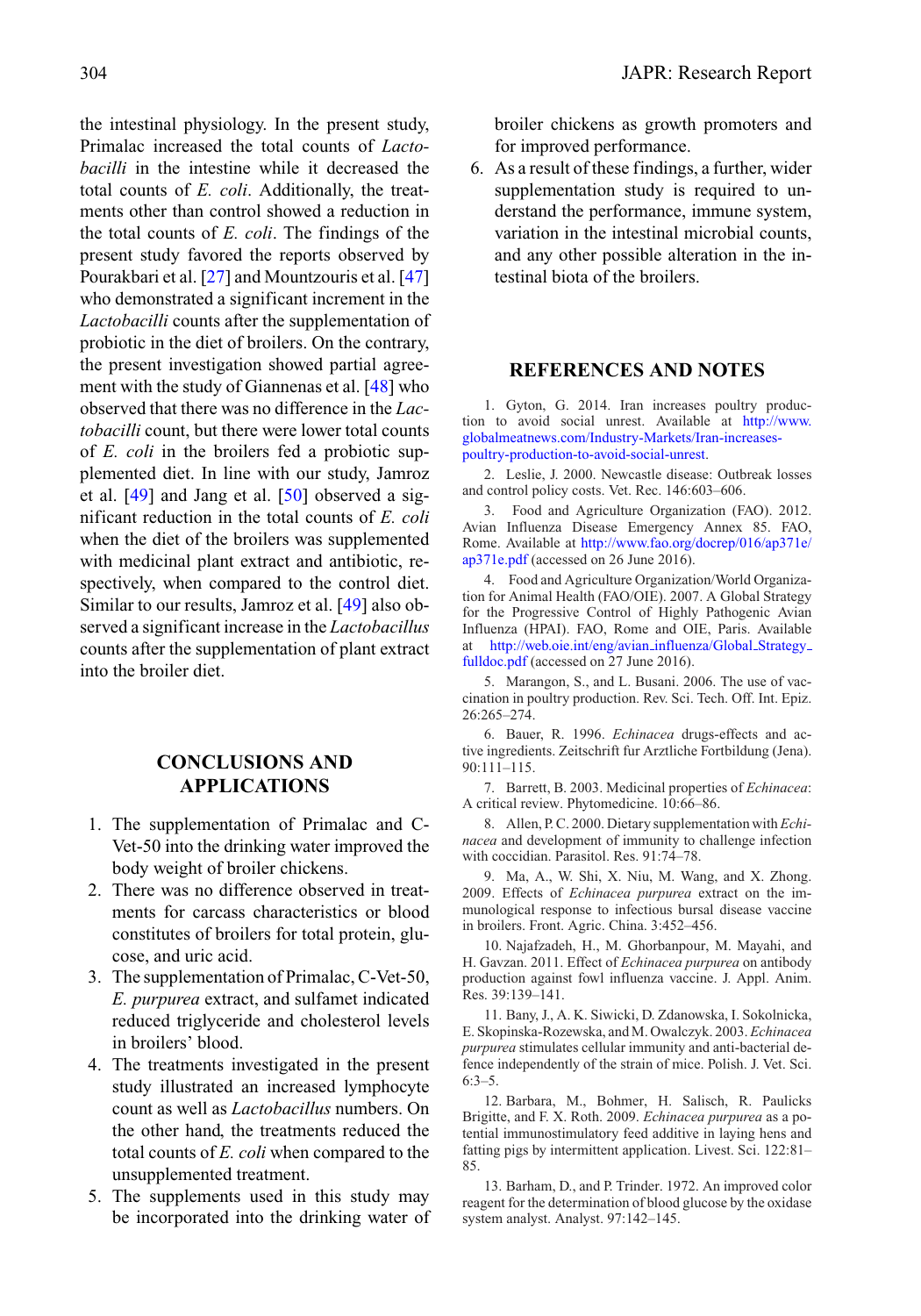<span id="page-10-0"></span>14. Schmid, M., and D. Von Forstner. 1986. Laboratory testing in veterinary medicine diagnosis and clinical monitoring, Pages 253, Boehringer Mannheim GmbH, Mannheim, Germany.

<span id="page-10-1"></span>15. Trinder, P. 1969. Determination of blood glucose using an oxidase-peroxidase system with a non-carcinogenic chromogen. J. Clin. Pathol. 22:158–161.

<span id="page-10-2"></span>16. Thomas, L. 1998. Clinical Laboratory Diagnostics: Use and Assessment of Clinical Laboratory Results. Pages 192–202. TH-Books Verlagsgeselschaft, Frankfurt/Main, Germany.

<span id="page-10-3"></span>17. Kopecky, J., C. Hrncar, and J. Weis. 2012. Effect of organic acids supplement on performance of broiler chickens. Anim. Sci. Biotechnol. 45:51–54.

<span id="page-10-4"></span>18. Afsharmanesh, M., and J. Pourreza. 2005. Effect of calcium, citric acid, ascorbic acid, vitamin D3 on the efficacy of microbial phytase in broiler starters fed wheat-based diets on performance, bone mineralization and ileal digestibility, Int. J. Poult. Sci. 4:418–424.

<span id="page-10-5"></span>19. Ozpinar, H., M. Erhard, F. Ahrens, C. Kutay, and H. Eseceli. 2010. Effect of vitamin E, vitamin C and mannanoligosaccharides (Bio-Mos) supplements on performance and immune system in broiler chicks. J. Anim. Vet. Adv. 9:2647– 2654.

<span id="page-10-6"></span>20. Yakhkeshi, S., S. Rahimi, and H. R. HematiMatin. 2012. Effects of yarrow (*Achillea millefolium*L.), antibiotic and probiotic on performance, immune response, serum lipids and microbial population of broilers. J. Agr. Sci. Tech. 14:799–810.

<span id="page-10-7"></span>21. Islam, M. Z., Z. H. Khandaker, S. D. Chowdhury, and K. M. S. Islam. 2008. Effect of citric acid and acetic acid on the performance of broilers, J. Bangladesh. Agric. Univ. 6:315–320.

<span id="page-10-8"></span>22. Konca, Y., F. Kirkpinar, and S. Mertand S. Yurtseven. 2009. Effects of dietary ascorbic acid supplementation on growth performance, carcass, bone quality and blood parameters in broiler during natural summer temperature. Asian J. Anim. Vet. Adv. 4:139–147.

<span id="page-10-9"></span>23. Hernandez, F., and J. Madrid. 2004. Influence of two plant extracts on broilers performance, digestibility and digestive organ size. Poult. Sci., 83:169–174.

<span id="page-10-10"></span>24. Celik, L., and O. Ozturkcan. 2003. Effects of dietary supplemental L-carnitine and ascorbic acid on performance, carcass composition and plasma L-carnitine concentration of broiler chicks reared under different temperature. Arch. Tierernahr.57:27–38.

<span id="page-10-11"></span>25. Lohakare, J. D., M. H. Ryu, T. W. Hahn, J. K. Lee, and B. J. Chae. 2005. Effects of supplemental ascorbic acid on the performance and immunity of commercial broilers. J. Appl. Poult. Res. 14:10–19.

<span id="page-10-12"></span>26. Sahin, K., N. Sahin, and O. Kucuka. 2003. Effects of chromium, and ascorbic acid supplementation on growth, carcass traits, serum metabolites, and antioxidant status of broiler chickens reared at a high ambient temperature. Nutr. Res. 23:225–238.

<span id="page-10-13"></span>27. Pourakbari, M., A. Seidavi, L. Asadpour, and A. Martínez. 2016. Probiotic level effects on growth performance, carcass traits, blood parameters, cecal microbiota, and immune response of broilers. Anais da Academia Brasileira de Ciencias. 88:1011– 1021.

<span id="page-10-14"></span>28. Wang, Y., and Q. Gu. 2010. Effect of probiotic on growth performance and digestive enzyme activity of Arbor Acres broilers. Res. Vet. Sci. 89:163–167.

<span id="page-10-15"></span>29. Mckee, J. S., P. C. Harrison, and R. L. Riskowski 1997. Effects of supplemental ascorbic acid on the energy conversion of broiler chicks during heat stress and feed withdrawal. Poult. Sci. 76:1278–1286.

<span id="page-10-16"></span>30. Clegg, R. E., C. F. Klopfenstein, and W. E. Klopfenstein. 1976. Effect of diethylstilbestrol, ascorbic acid and vitamin E on serum lipid patterns. Poult. Sci. 55:1104–1111.

<span id="page-10-17"></span>31. Khovidhunkit, W., M. Kim, R. A. Memon, J. K. Shigenaga, A. H. Moser, K. R. Feinfold, and C. Grunfeld 2004. Thematic review series: The pathogenesis of Atherosclerosis. Effects of infection and inflammation on lipid and lipoprotein metabolism mechanisms and consequences to the host. J. Lipid Res. 45:1169–1196.

<span id="page-10-18"></span>32. Sakine, Y., E. Ebru, Z. Reisli, and Y. Suzan. 2006. Effect of garlic powder on the performance, egg traits and blood parameters of laying hens. J. Food Sci. 86:1336– 1339.

<span id="page-10-19"></span>33. Rahimi, S., Z. TeymouriZadeh, M. A. KarimiTorshizi, R. Omidbaigi, and H. Rokni. 2011. Effect of the three herbal extracts on growth performance, immune system, blood factors and intestinal selected bacterial population in broiler chickens. J. Agr. Sci. Tech.13:527–539.

<span id="page-10-20"></span>34. Panda, A. K., M. R. Reddy, and N. K. Praharaj. 2001. Dietary supplementation of probiotic on growth, serum cholesterol and gut microflora of broilers. Indian J. Anim. Sci. 71:488–490.

<span id="page-10-21"></span>35. Ahmadi, F. 2011. The effects of *Saccharomyces cerevisiae* (Thepax) on performance, blood parameters and relative weight of lymphoid organs of broiler chicks. Global Vet. 6:471–475.

<span id="page-10-22"></span>36. Jouybari, M. G., M. A. Malbobi, M. Irani, and V. R. Pour. 2010. The effect of novel probiotic on and triglyceride in broiler chickens. Afr. J. Biotechnol. 9:7771–7774.

<span id="page-10-23"></span>37. Middleton, A., and K. P. Hui. 1982. Inhibition of hepatic S-3-hydroxy-3- methylglutaryl-CoaReductase and *In vivo* rates of lipogenesis by mixture of pure Cyclic Monoterpenes. Biochem. Pharmacol. 31:2897–2901.

<span id="page-10-24"></span>38. Li, X. J., X. S. Piao, S. W. Kim, P. Liu, L. Wang, and Y. B. Schen et al. 2007. Effects of chitooligosaccharide supplementation on performance, nutrient digestibility and serum composition in broiler chickens. Poult. Sci. 86:1107– 1114.

<span id="page-10-25"></span>39. Agostini, P. S., D. Sola-Oriol, M. Nofrarias, A. C. Barroeta, J. Gasa, and E. G. Manzanilla. 2012. Role of infeed clove supplementation on growth performance, intestinal microbiology, and morphology in broiler chicken. Livest. Sci. 147:113–118.

<span id="page-10-26"></span>40. Dehkordi, S. H., V. Fallah, and S. H. Dehkordi. 2011. Enhancement of broiler performance and immune response by *Echinacea purpurea* supplemented in diet. Afr. J. Biotechnol. 10:11280–11286.

<span id="page-10-27"></span>41. Cundell, D. R., M. A. Matrone, P. Ratajczak, and J. D. Pierce. 2003. The effect of aerial parts of Echinacea on the circulating white cell levels and selected immune functions of the aging male Sprague–Dawley rat. Int. Immunopharmacol. 3:1041–1048.

<span id="page-10-28"></span>42. Bohmer, B. M., H. Salisch, B. B. R. Paulicks, and F. X. Roth. 2009. *Echinacea purpurea* as a potential immunostimulatory feed additive in laying hens and fattening pigs by intermittent application. Livest. Sci. 122:81–85.

<span id="page-10-29"></span>43. Skaudickas, D., A. J. Kondrotas, K. Baltrusaitis, and G. Vaitiekaitis. 2003. Effect of Echinacea (*Echinacea Purpurea L. Moench*) preparations on experimental prostate gland. Medicina (Kaunas). 39:761–766.